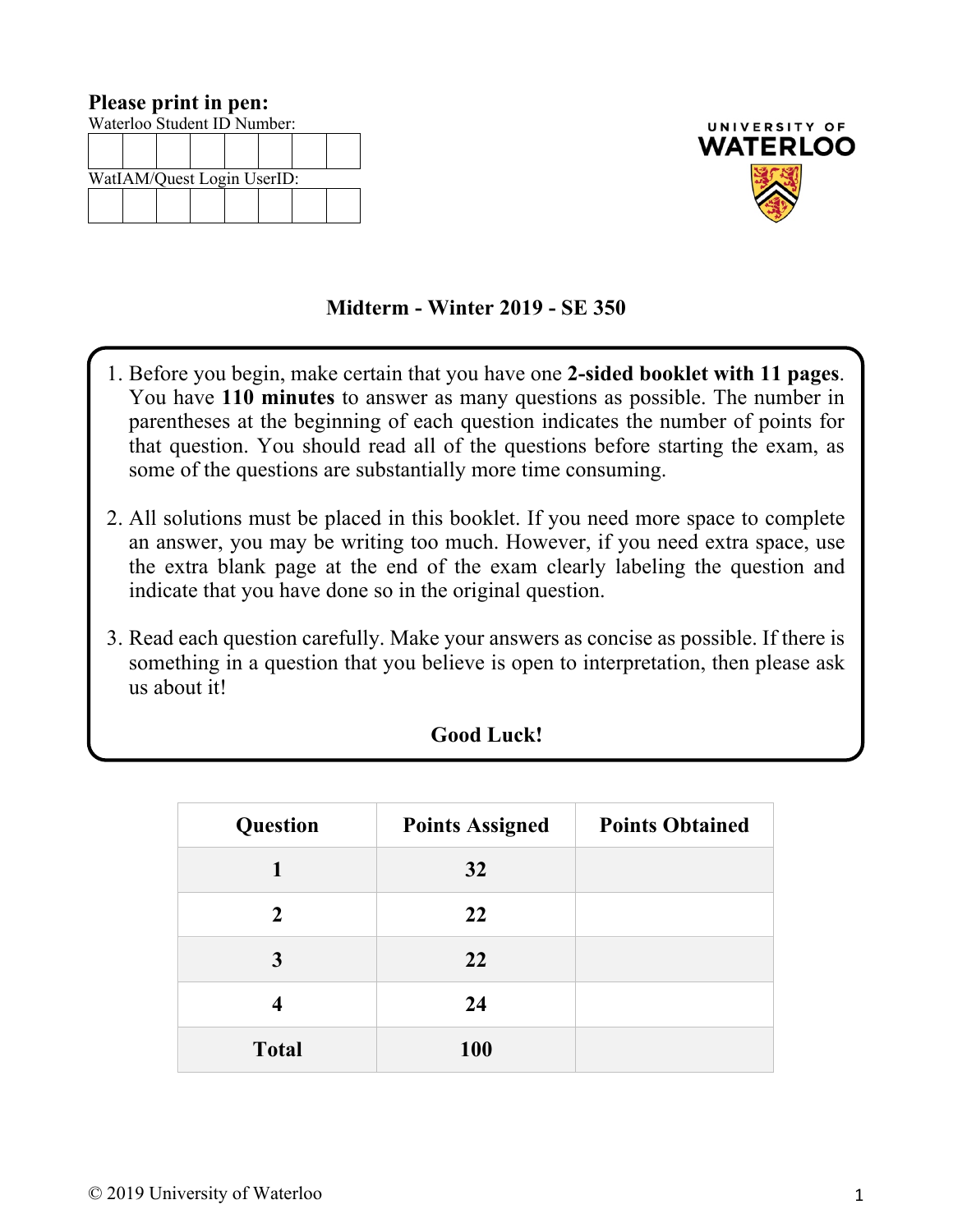## **1. (32 points) True-False and Why?** For each question:

- CIRCLE YOUR ANSWER
- One point for correct true-false.
- One point for correct explanation.
- No points for any explanation if true-false is not correct.
- No points for an explanation that exceeds 3 sentences.

1.a. For a fixed number of threads in a uniprocessor, reducing threads' average response time necessarily improves system's throughput.

True False

False! Consider 5 threads, 4 of which with execution time of 1 sec and one with execution time of 1000 sec. Running long thread first leads to average response time of 1002, whereas running short threads first leads to average response time of 202.8. The processor's throughput is 5/1004 (thread per second) in both cases.

1.b. For a fixed number of threads in a uniprocessor, improving system's throughput necessarily reduces at least one thread's response time.

True False

True! Suppose that response times stay the same or increase for all tasks. This means that the completion time of the last thread does not improve. This in turn means that the throughput of the system does not improve, a contradiction!

1.c. Interrupt-driven I/O is always faster than programmed I/O.

True False

False! if the rate of receiving data is high, context switching for interrupts adds more overhead than simply polling.

1.d. Hardware and interrupt handler together push interrupted process's registers onto the interrupt stack.

True False

True! Hardware first pushes stack pointer and program counter. Interrupt handler then pushes the rest.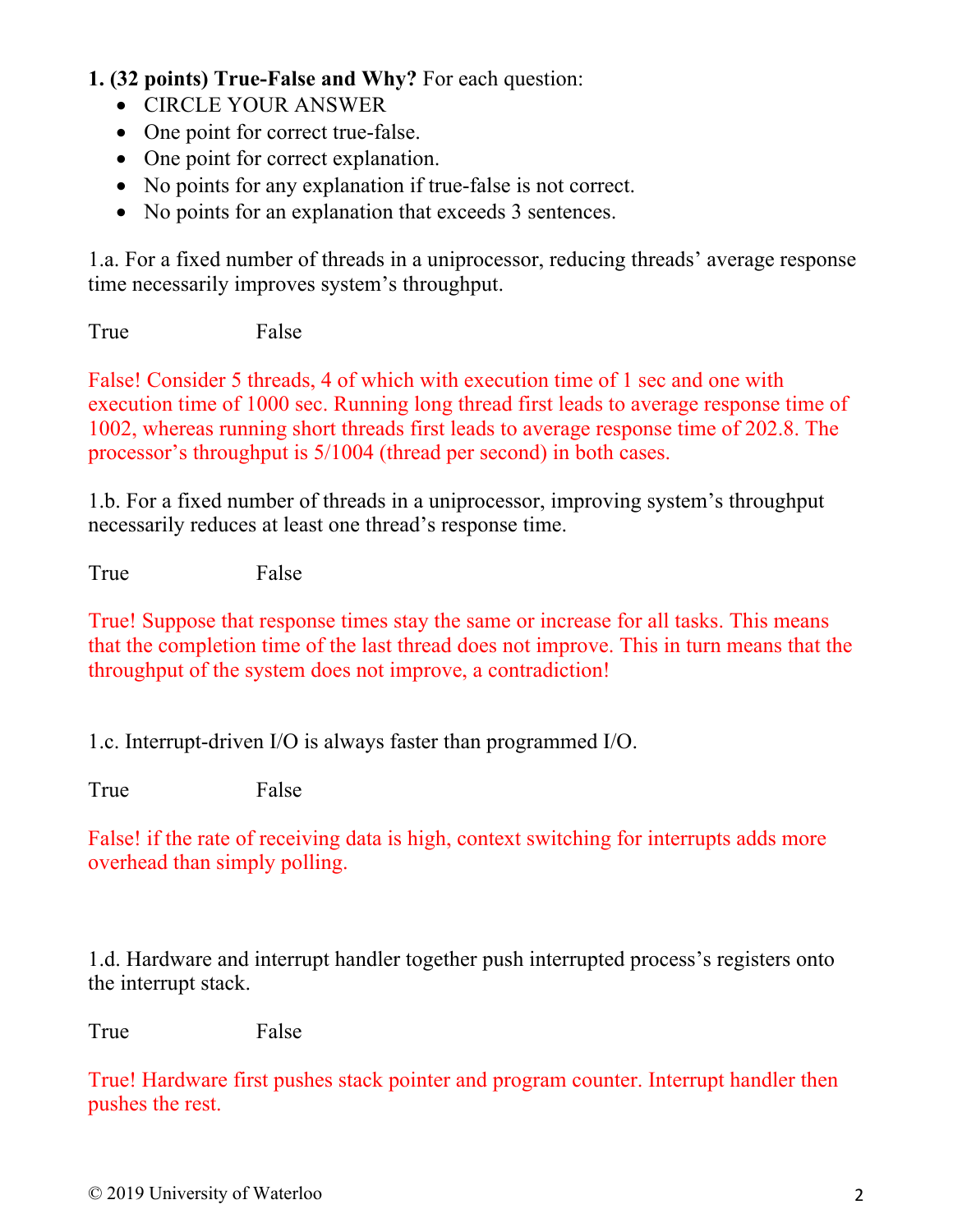1.e. The stack pointer of the interrupted user-level process is stored on the interrupt stack twice.

True False

False! Two stack pointers are stored but only one of them is for the interrupted process. The second stack pointer is for the interrupt handler.

1.f. To satisfy safety, kernel system call handler copies arguments of the system call to the kernel memory after validating them.

True False

False! Arguments first get copied and then validated.

1.g. Kernel interrupt handler is a thread.

True False

False! It's not schedulable.

1.h. In fork-join parallelism, the output of a multi-threaded program is not affected by different interleavings of threads' executions.

True False

True! Threads are independent and do not share states. Therefore, different interleavings result in the same output.

1.i. To implement mutual exclusion in multiprocessors, hardware must provide atomic load-modify-store instructions.

True False

False! Peterson's algorithm only needs atomic load and stores.

© 2019 University of Waterloo 3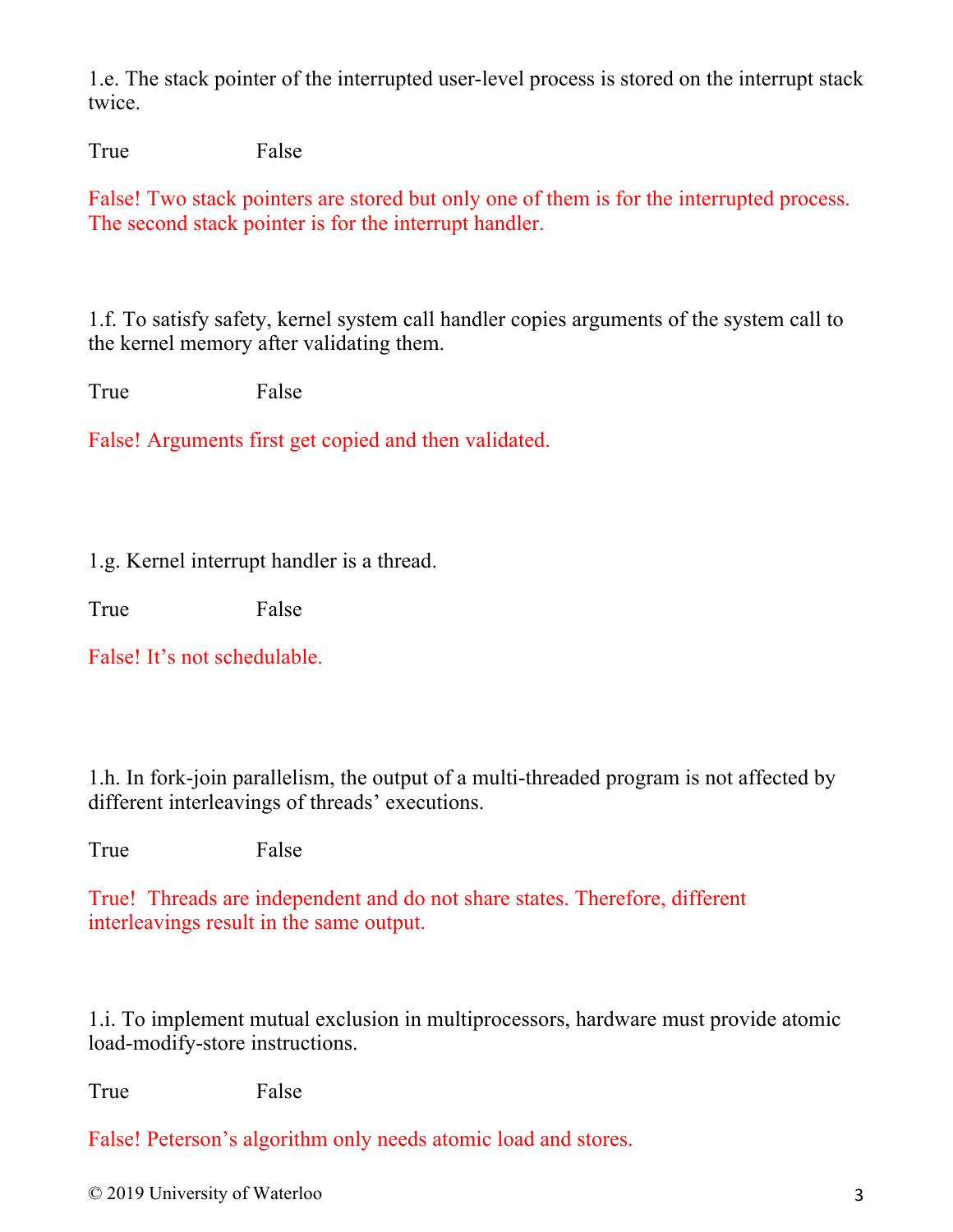1.j. To implement mutual exclusion in multiprocessors, hardware must provide instructions to disable and enable interrupts.

True False

False! Same reason as above.

1.k. Accessing a variable stored in a thread's individual stack is always thread-safe.

True False

False! All threads share the memory space.

1.l. Disabling interrupts is enough to implement mutual exclusion.

True False

False! It doesn't work in multiprocessors.

1.m. Starvation implies lack of progress.

True False

False! in the BBQ example a thread calling get() could starve while the whole system is making progress.

1.n. Implementing critical sections and mutual exclusion involves waiting

True False

True! If one process is in the critical section, other processes which want to access the critical section must wait.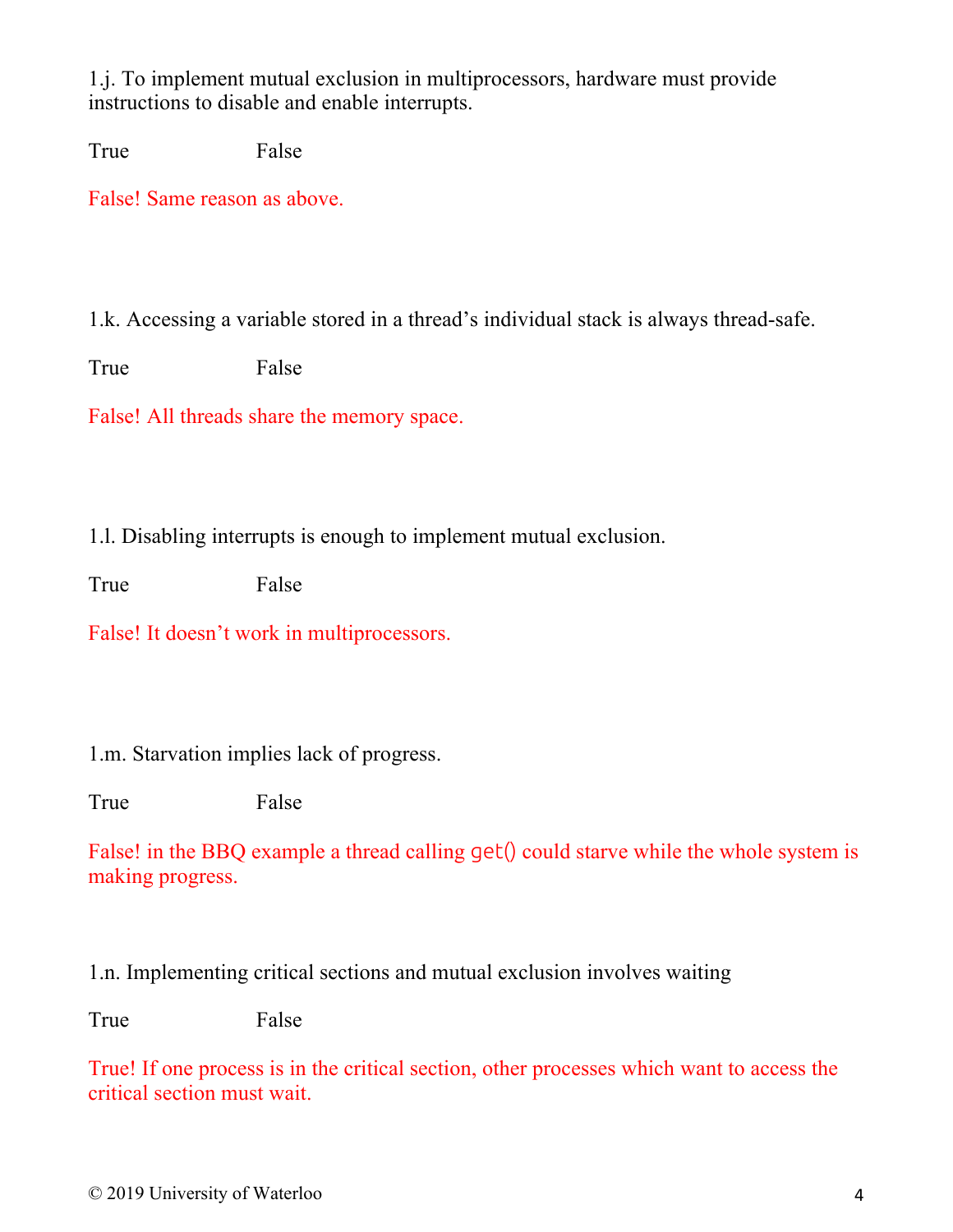1.p. A binary semaphore (i.e., a semaphore that only takes values 0 and 1; if the value is 1 and V() is called, the value remains 1) is semantically equivalent to a lock.

True False

True! Initialize semaphore to 1.  $P() = \text{acquire}(x)$  and  $V() = \text{release}(x)$ .

1.q. Context switching between two threads belonging to the same process is less expensive than context switching between two threads belonging to two processes.

True False

True! In the latter case, the kernel also needs to context switch the process address space state (i.e., translation), and the context switch will also result in more cache misses.

## **2. (22 points) Thread Safe Queue.** Consider the following multithreaded program.

Note that thread create p(thread t \*thread, void \*(\*routine)(void\*), void \*args) creates a new thread, that will run routine, which gets args pointer as an argument.

| 1  | const int MAX = $10$ ;                | 24     | return success;                      |
|----|---------------------------------------|--------|--------------------------------------|
| 2  |                                       | $25$ } |                                      |
| 3  | class TSQueue {                       | 26     |                                      |
| 4  | Lock lock;                            | 27     | bool TSQueue::tryInsert(int item) {  |
| 5  | int items[MAX];                       | 28     | bool success $=$ false;              |
| 6  | int front;                            | 29     | lock.acquire();                      |
| 7  | int nextEmpty;                        | 30     | if ((nextEmpty - front) < MAX) {     |
| 8  | public:                               | 31     | $items[nextEmpty % MAX] = item;$     |
| 9  | $TSQueue()$ {front = nextEmpty = 0;}; | 32     | nextEmpty++;                         |
| 10 | ~TSQueue() {};                        | 33     | $success = true;$                    |
| 11 | bool tryInsert(int item);             | 34     |                                      |
| 12 | bool tryRemove(int *item);            | 35     | lock.release();                      |
| 13 | $\cdot$                               | 36     | return success;                      |
| 14 |                                       | 37     |                                      |
| 15 | bool TSQueue::tryRemove(int *item) {  | 38     |                                      |
| 16 | bool success $=$ false;               | 39     | int main(int argc, char $**$ argv) { |
| 17 | lock.acquire();                       | 40     | TSQueue *queues[3];                  |
| 18 | if (front < $nextEmpty)$ {            | 41     | thread t workers[3];                 |
| 19 | *item = items[front % MAX];           | 42     | int i, j;                            |
| 20 | $front++;$                            | 43     | for $(i = 0; i < 3; i++)$ {          |
| 21 | $success = true;$                     | 44     | queues[i] = $new$ TSQueue();         |
| 22 |                                       | 45     | thread create p(&workers[i],         |
| 23 | lock.release();                       | 46     | putSome, queues[i]);                 |
|    |                                       |        |                                      |

© 2019 University of Waterloo 5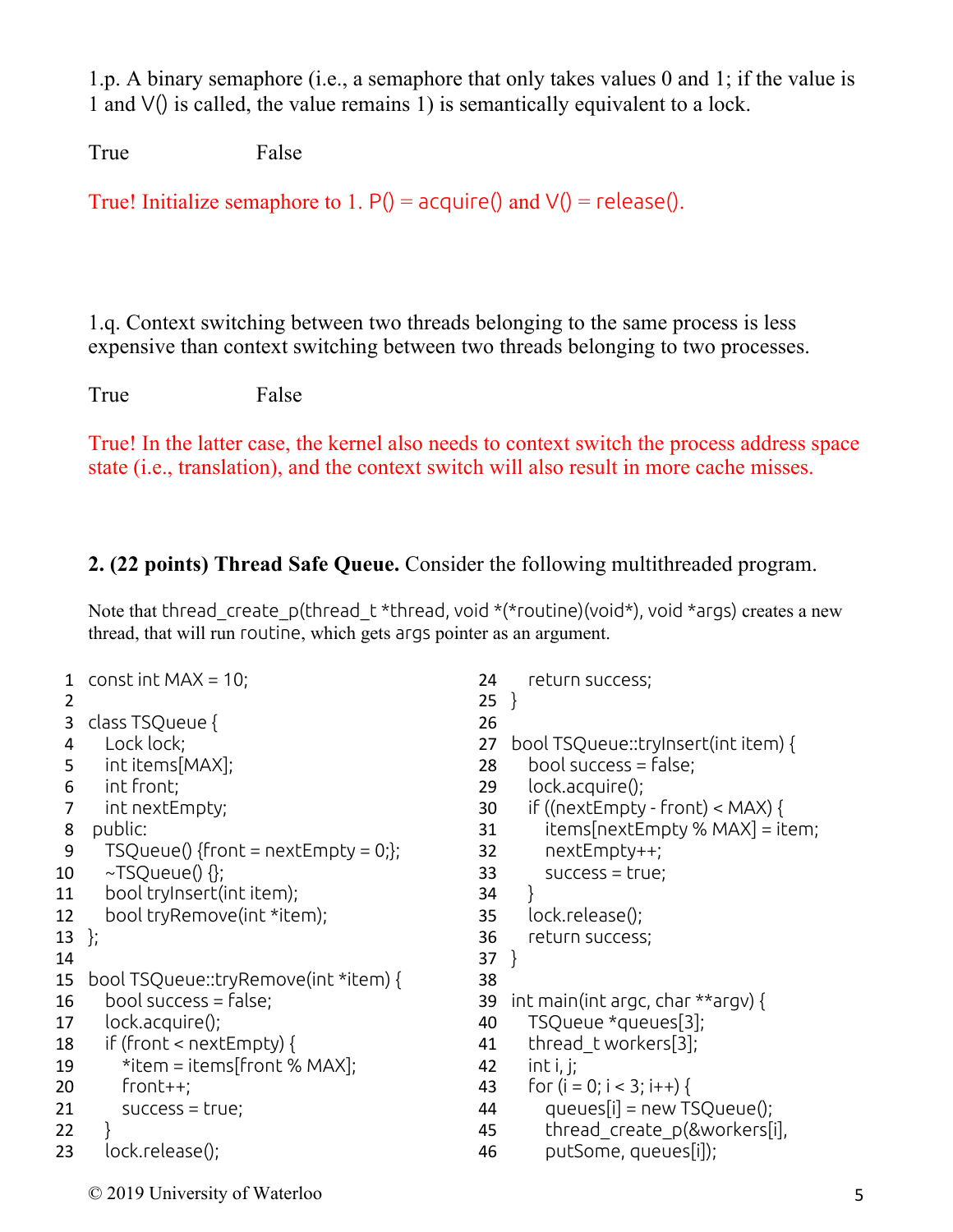```
47 }
48
49 printf("Let's begin!\n");
50
51 thread join(workers[0]);
52
53 for (i = 0; i < 3; i++)54 testRemoval(&queues[i], i);
55
56 printf("All done!\n");
57 }
58
59 void *putSome(void *p) {
60 TSQueue *tsq = (TSQueue *)p;
                                              61 int i;
                                               62 for (i = 0; i < 50; i++)63 tsq->tryInsert(i);
                                               64
                                               65 return NULL;
                                               66 }
                                               67
                                               68 void testRemoval(TSQueue *tsq, int q ) {
                                              69 int i, item;
                                               70
                                              71 for (i = 0; i < 20; i++)72 if (tsq->tryRemove(&item))
                                              73 printf("Deleted %d:%d\n", q, item);
                                              74 }
```
2.a. (2 points) Including the main thread, what is the maximum and minimum number of concurrently running threads between printing "Let's begin!" and "All done!"?

 $Max = 4$  and  $min = 1$ 

2.b. (4 points) In "Deleted 0:x," what are all the possible x's? Why?

0-9, For queues[0], because of the join, the insertion will put 0-9 into the queue, and the other insertions will have no effect. When main returns from the join, it removes 0-9, and the other removals have no effect.

2.c. (16 points) True-False and Why? (2 points for T-F and 2 points for explanation)

1. "Deleted 1:0" may not be printed. True False

True, all inserts could happen after all removes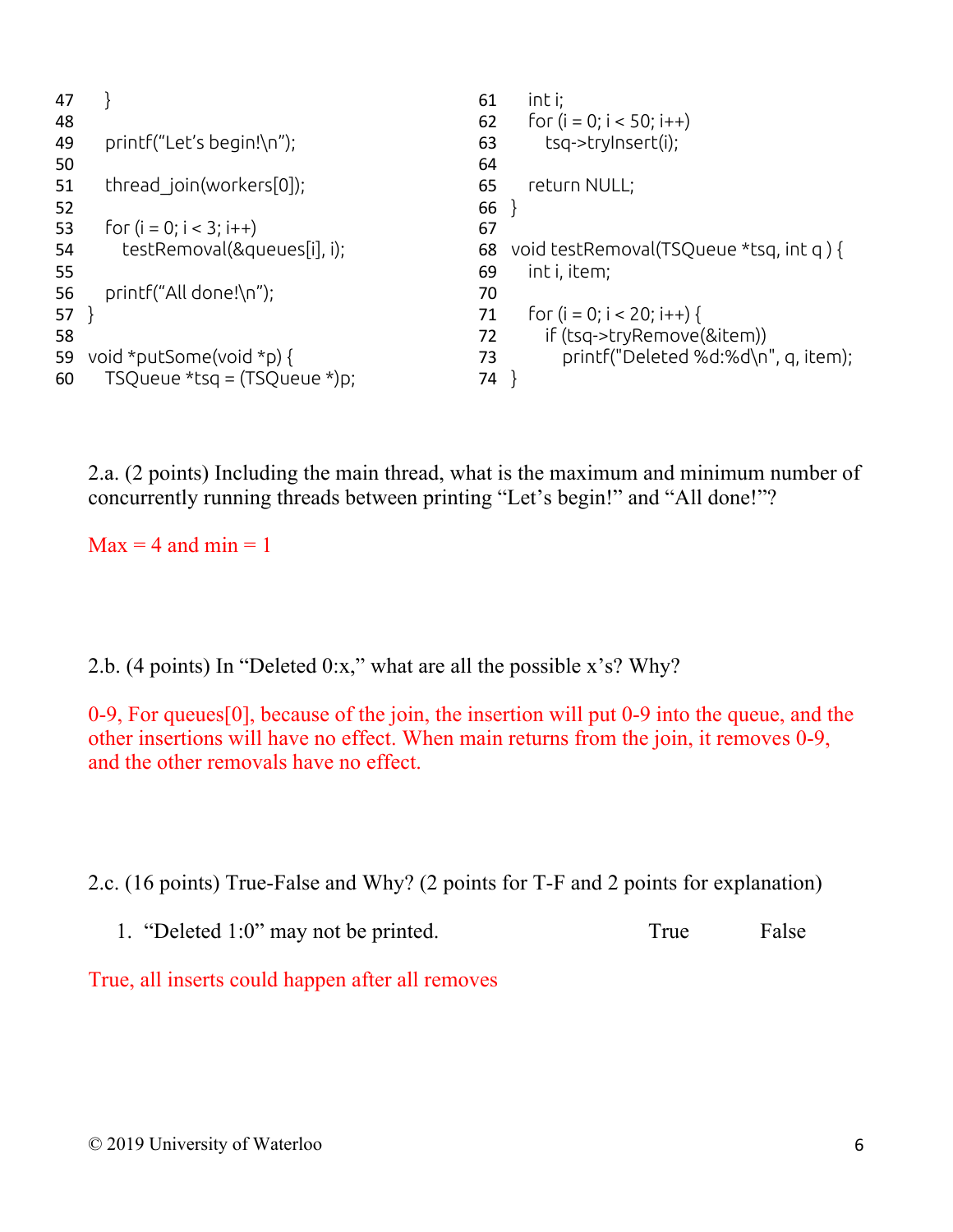2. "Deleted 2:10" could be printed. True False

True, For queues[1] and queue[2], the insertion and removals are concurrent. So, it is possible that all the removals happen after the insertions, in which case 0-9 will be removed. It is possible that the removals will happen before all of the insertions, in which case 0-9 will be put but nothing will be removed. It is also possible that they can be interleaved so that up to 30 items are put into the queue and up to 20 items are removed. he items put (and therefore the items removed) will be sorted but not necessarily sequential (after items 0-9).

3. Up to 30 items could be inserted and up to 20 items could be removed from queues[1]. True False

True, see above.

4. Items inserted and removed are sorted and sequential. True False

False, see above.

**3. (22 points) What the Fork()!** Consider the following program. Assume that the compiler and the hardware do not reorder instructions, all instructions are atomic, and calls to fork and thread\_create\_p always succeed.

```
1 void main (int argc, char **argv) {
 2 int pid = fork(), x = 5;
 3 if (!pid) {
 4 x += 5;
 5 } else {
 6 pid = fork();
 7 x += 10;
8 if (pid)
9 x += 5;
10 \quad \}11 print(f("%d\n\rightharpoonup n", x);12 }
```
© 2019 University of Waterloo 7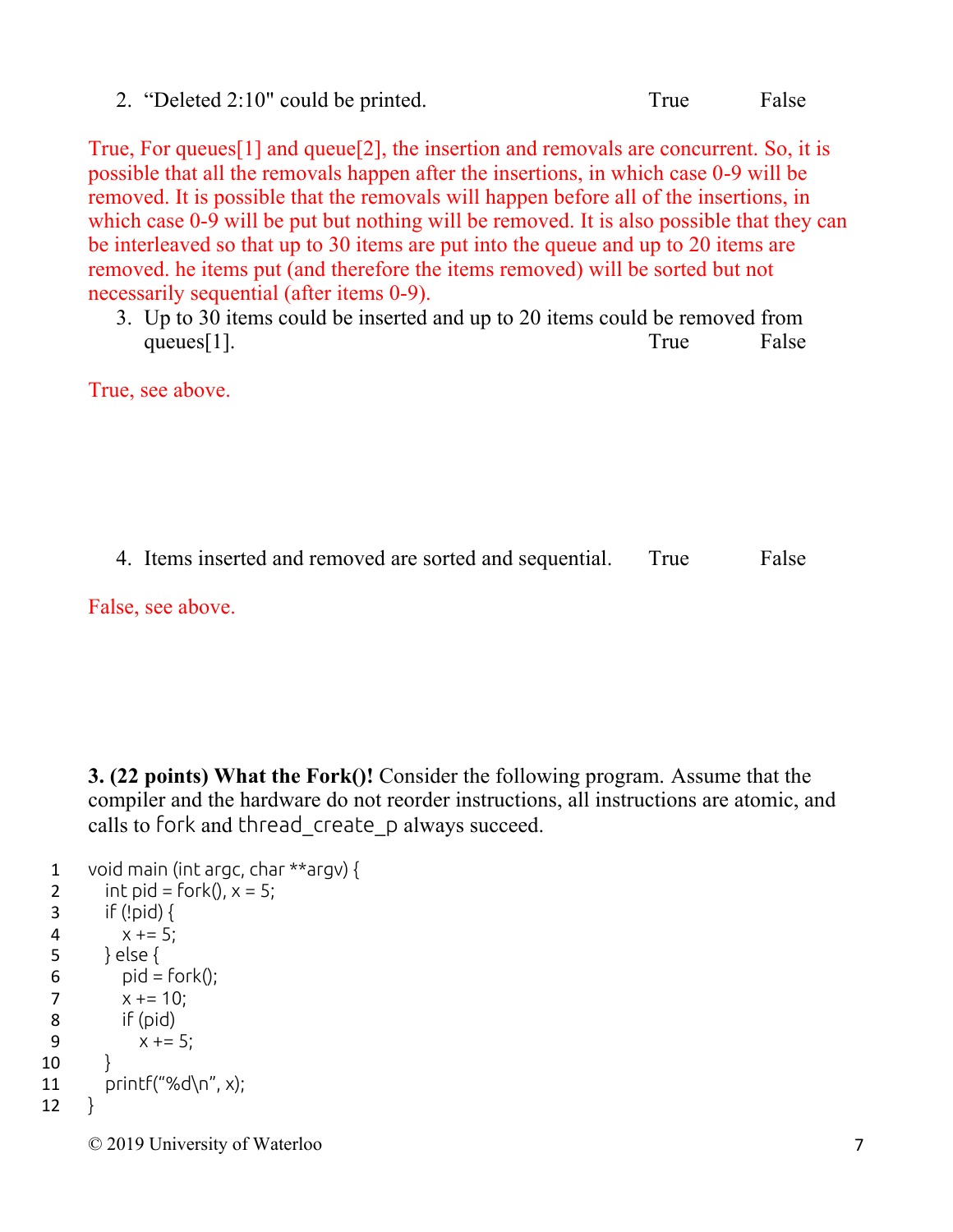3.a. (4 points) How many different copies of the variable x will be created on memory?

3 copies, one for main and two for child processes

3.b. (6 points) What are all possible outputs in standard output? If there are multiple possibilities, put each in its own box. You may not need all the boxes.

| 10<br>15<br>20 | 10 <sup>°</sup><br>20<br>$\overline{z}$ | 10<br>20 | 15<br>20<br>10 | 20<br>10<br>15 | <b>20</b><br>15<br>10 |  |
|----------------|-----------------------------------------|----------|----------------|----------------|-----------------------|--|
|                | LJ                                      |          |                |                |                       |  |
|                |                                         |          |                |                |                       |  |

Now, consider the following code. Note that exit(0) terminates the entire process and waitpid(pid) pauses the process until the child process specified by pid has exited.

|    | void* $f1$ (void* args) {              | 15                                      |  |
|----|----------------------------------------|-----------------------------------------|--|
|    | printf("F1: %d\n", *((int*) args));    | If(!pid) $\{$<br>16                     |  |
|    | return NULL;                           | pthread create p(&myT, f2, &val);<br>17 |  |
| 4  |                                        | } else {<br>18                          |  |
| 5  |                                        | $val += 5;$<br>19                       |  |
| 6  | void* $f2(void* args)$ {               | waitpid(pid);<br>20                     |  |
|    | printf("F2: %d\n", $*($ (int*) args)); | pthread create p(&myT, f1, &val);<br>21 |  |
| 8  | $exit(0)$ ;                            | thread join( $myT$ );<br>22             |  |
| 9  |                                        | 23                                      |  |
| 10 |                                        | 24                                      |  |
| 11 | void main (void) $\{$                  | $printf("Val: %d\n\,".$ val);<br>25     |  |
| 12 | $int val = 5$ ;                        | exit(0);<br>26                          |  |
| 13 | thread t myT;                          | 27                                      |  |
| 14 | $int$ pid = fork();                    |                                         |  |

3.c. (4 points) Including the original process and thread, what is the maximum and minimum number of created processes and threads?

Max: 2 processes and 4 threads Min: 2 proc and 3 threads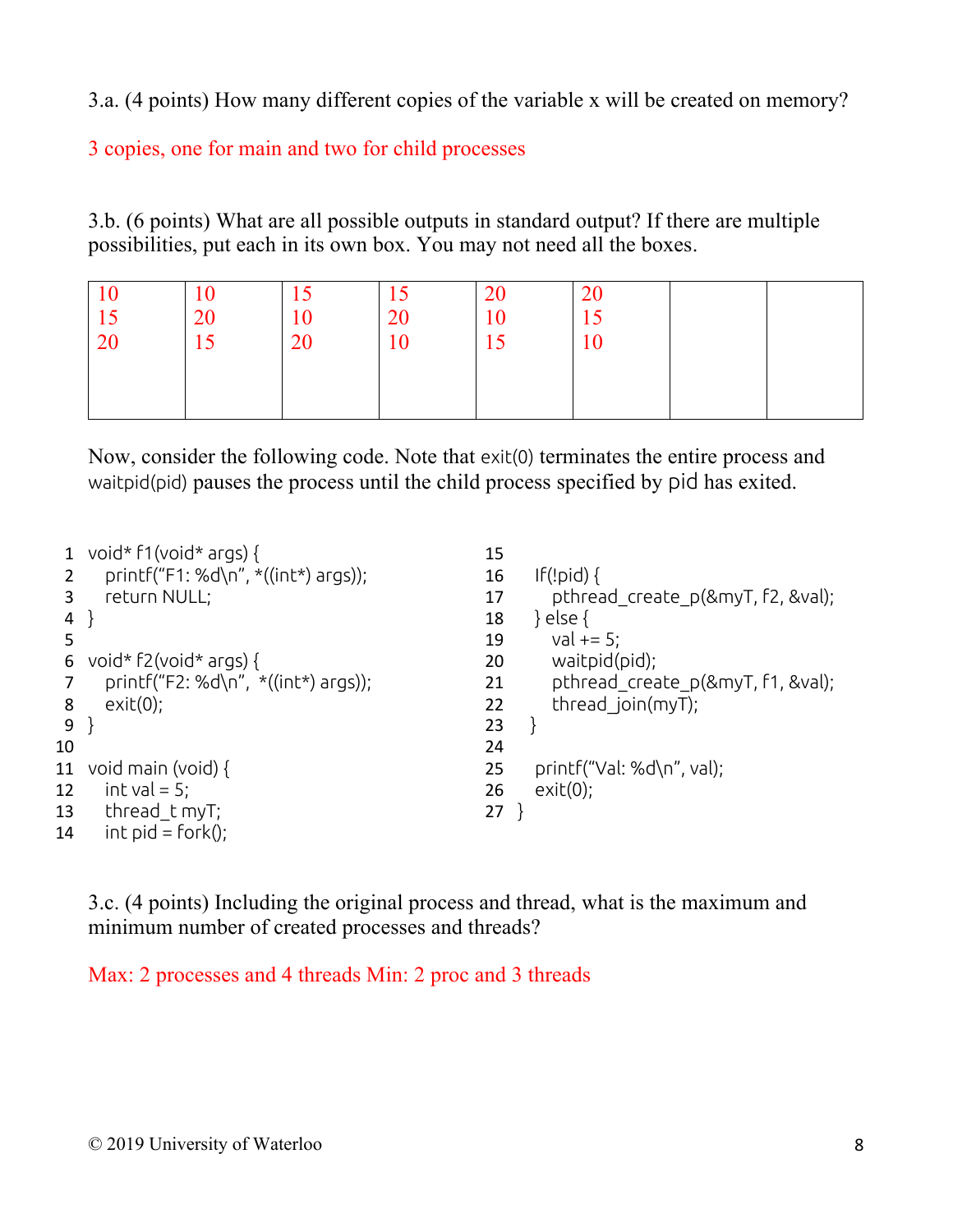3.d. (8 points) List all possible outputs in standard output. If there are multiple possibilities, put each in its own box. You may not need all the boxes.

| Val: $5$<br>F1:10 | F2:5<br>IF1:10 | Val: 5<br>F2:5 | F2:5<br>Val: 5 |  |  |
|-------------------|----------------|----------------|----------------|--|--|
| <b>Val: 10</b>    | Val: 10        | F1:10          | F1:10          |  |  |
|                   |                | <b>Val: 10</b> | <b>Val: 10</b> |  |  |
|                   |                |                |                |  |  |

**4. (24 points) Starvation.** Consider the following implementation of blocking bounded queue. Suppose that MAX is 20 and we iteratively create threads that call insert and threads that call remove. Assume that the compiler and the hardware do not reorder instructions and also assuming that all instructions are atomic.

|         | class BBQ {                          | nextEmpty++;<br>20                        |
|---------|--------------------------------------|-------------------------------------------|
| 2       | private:                             | itemAdded.signal();<br>21                 |
| 3       | Lock lock;                           | lock.release();<br>22                     |
| 4       | CV itemAdded, itemRemoved;           | $23$ }                                    |
| 5       | int items[MAX];                      | 24                                        |
| 6       | int front, nextEmpty;                | int BBQ::remove() {<br>25                 |
| 7       | public:                              | int item;<br>26                           |
| 8       | $BBQ()$ {front = nextEmpty = 0;};    | lock.acquire();<br>27                     |
| 9       | $\sim$ BBQ $() \{$ };                | while (front $==$ nextEmpty) {<br>28      |
| 10      | void insert(int item);               | itemAdded.wait(&lock);<br>29              |
| 11      | $int$ remove();                      | 30                                        |
| $12$ }; |                                      | $item = items[front % MAX];$<br>31        |
| 13      |                                      | if (( $nextEmpty - front$ ) == MAX)<br>32 |
| 14      | void BBQ::insert(int item) {         | itemRemoved.signal();<br>33               |
| 15      | $lock.acquire()$ ;                   | $from t++;$<br>34                         |
| 16      | while ((nextEmpty - front) == MAX) { | lock.release();<br>35                     |
| 17      | itemRemoved.wait(&lock);             | return item;<br>36                        |
| 18      |                                      | $37$ }                                    |
| 19      | $items[nextEmpty % MAX] = item;$     |                                           |

4.a. (4 points) Does the  $10<sup>th</sup>$  removing thread that acquires the lock always remove the 10<sup>th</sup> item inserted? Why?

No! if the queue is empty, the thread will have to wait. When itemAdded is signaled, some other waiting thread could wake up and remove the item. Another scenario happens when a new removing thread acquires lock and removes the item before the woken-up thread has a chance to do so.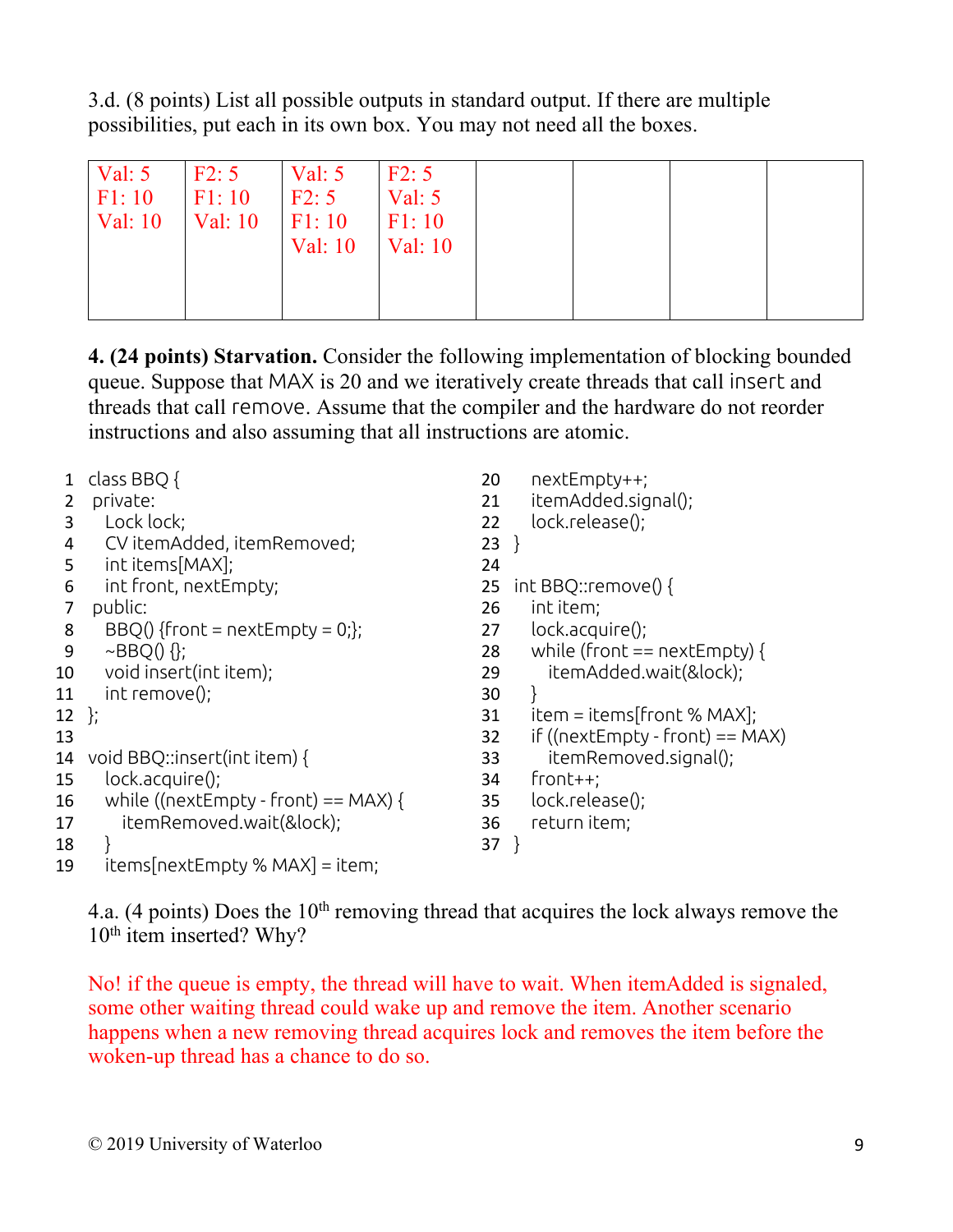4.b. (4 points) Explain in what scenario an inserting thread is starved.

First scenario: The queue is full. The inserting thread calls wait and goes to sleep. Once the queue has an item, the thread is signalled. Before the thread has a chance to acquire the lock, another inserting thread comes and inserts an item and makes the queue full again. The signalled inserting thread checks the queue. It's full. It calls wait and goes to sleep. And this happens iteratively.

Second scenario: Suppose queue is full and 10 inserting threads are waiting. Then 10 removing threads come and remove items. Only for the first removing thread nextEmpty – front == Max which means only the first removing thread will call signal and the rest of them do not signal. This means that only one of the inserting threads wakes up and the rest could wait forever.

4.c. (8 points) Rollen wants to solve the starvation problem for inserting threads, but since he hates removing threads, he wants to allow them to get starved. Rollen googles this and finds a code. But then he notices that the code does not do what he wants. He thinks that this is a good midterm question. So, here we are! Explain why the following code does not prevent starvation of an inserting thread.

|    | 1 int next ToGo = 0;                 | 17 |                                    |
|----|--------------------------------------|----|------------------------------------|
|    | 2 int numInserting $= 0$ ;           | 18 |                                    |
| 3  |                                      | 19 |                                    |
| 4  | void BBQ::insert(int item) {         | 20 | int BBQ::remove() {                |
| 5  | lock.acquire();                      | 21 | int item;                          |
| 6  | $myPos = numInserting++;$            | 22 | lock.acquire();                    |
| 7  | while (( $nextEmpty$ - front) == MAX | 23 | while (front $==$ nextEmpty) {     |
| 8  | $\parallel$ myPos > nextToGo) {      | 24 | itemAdded.wait(&lock);             |
| 9  | itemRemoved.wait(&lock);             | 25 |                                    |
| 10 |                                      | 26 | $item = items[front % MAX];$       |
| 11 | $items[nextEmpty % MAX] = item;$     | 27 | if ((nextEmpty - front) == $MAX$ ) |
| 12 | nextEmpty++;                         | 28 | itemRemoved.signal();              |
| 13 | nextToGo++;                          | 29 | $front++;$                         |
| 14 | itemAdded.signal();                  | 30 | lock.release();                    |
| 15 | lock.release();                      | 31 | return item;                       |
| 16 |                                      | 32 |                                    |
|    |                                      |    |                                    |

Signal from a removing thread could wake up a wrong inserting thread and after that all the inserting threads will wait because myPos > nextToGo and no further signal is coming for removing threads.

Also, the second scenario described above could still happen!